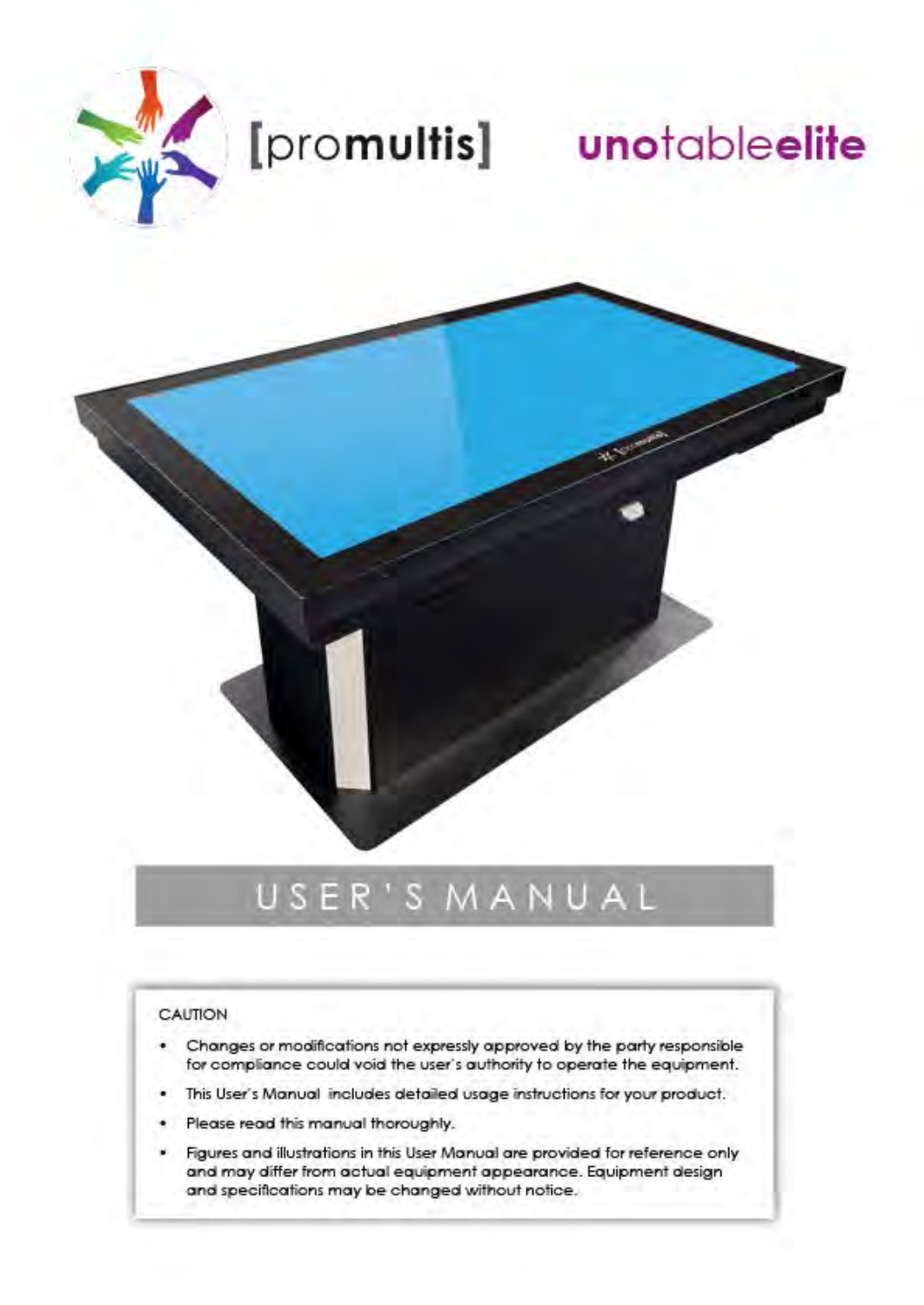

## Uno Elite Table Screen Controller



To start the Uno Elite Table screen point the remote control unit at the sensor placed under the cente of the top box unit which holds the screen. Press the control icon to start up the screen.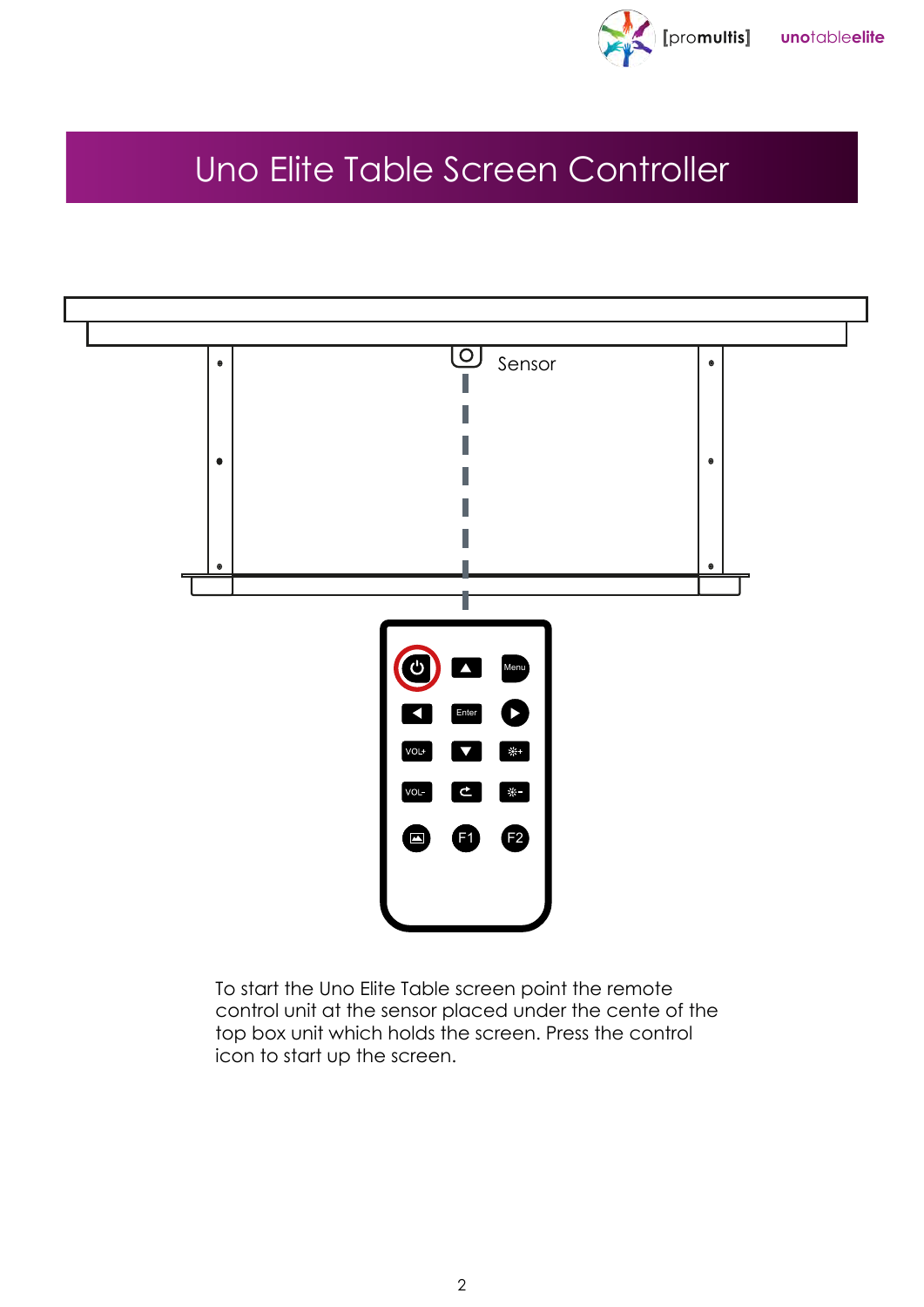

## Uno Elite Table Table Controller



The Promultis Uno Elite Table Screen can be raised and lowered via the controller fixed to the boxtop unit or by using the remote control.

For security the controller can be fixed inside the base unit which can be locked.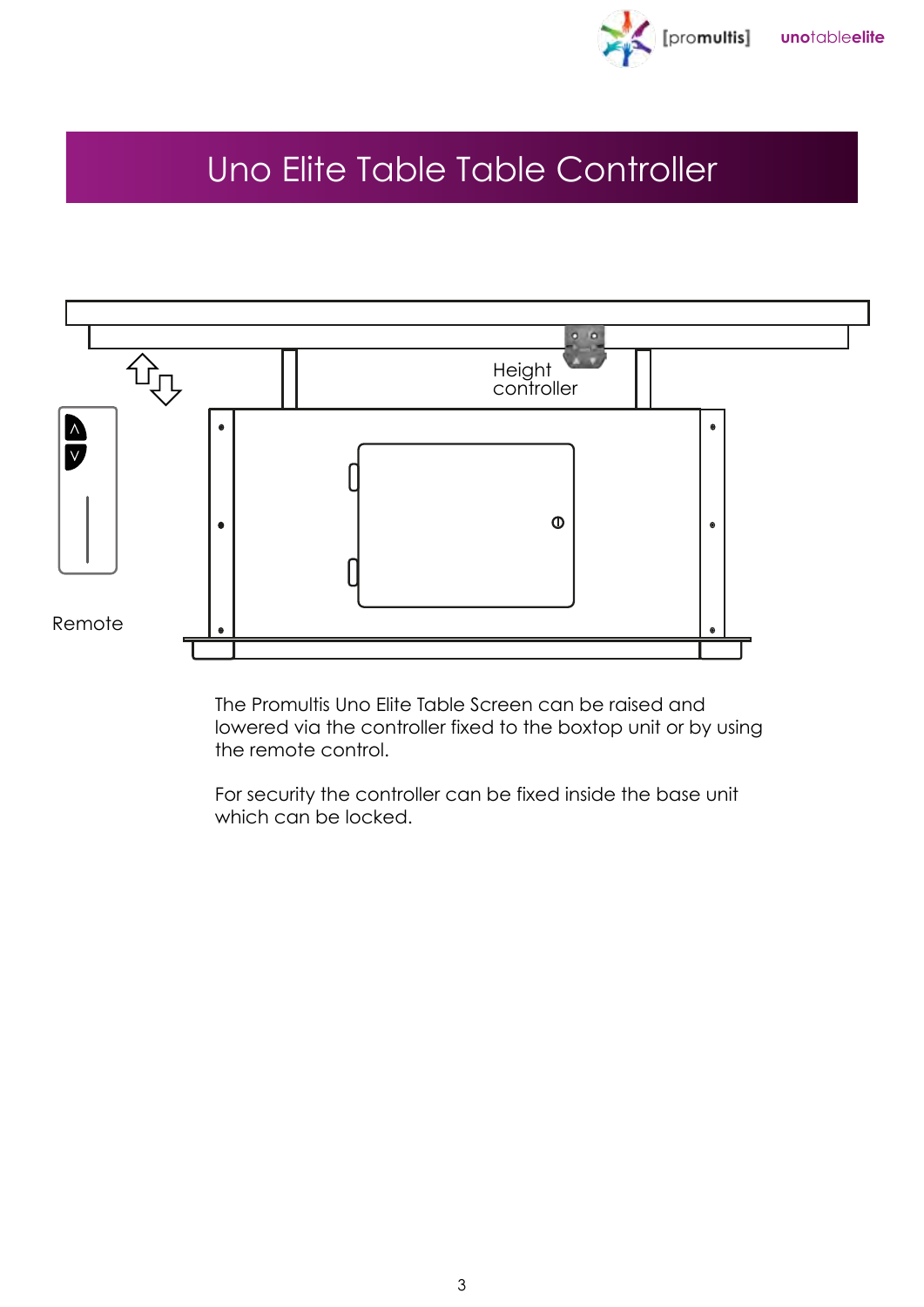

## Displax Set-up for Uno Elite table screen

## Configuration wizard for touch skin

The Configuration Wizard is a tool that will assist you setting the Gain, Threshold, Shield and Calibration for the video wall touch skins.

The configuration of these settings is required to have touch recognition.

The 'Configuration Wizard' was developed to analyze and to configure the Touch Sensor and the Touch Controller parameters. It helps you to achieve a configuration based on objective data and not on subjective user input. It can always be reviewed by the user.

This process follows the following six steps:

- Touch Controller: verifies sensor signal, sensor matrix and identifies the Displax product;
- Sensor Scan: verifies the sensor integrity and checks if the FFCs are properly connected;
- EMI (ElectroMagnetic Interference): checks the electromagnetic interference level that may exist between the LCD and the sensor active area;
- Display: variations in the intensity of light are displayed to analyze the electromagnetic interferences and find an appropriate shielding level;

Touch Sensor: establishes a relation between the analyzed data and the touch contact, in order to select the best Gain, Threshold and Shielding level;

• Calibration: calibration process to match the physical touch with the Operating System digital coordinates.

The configuration tool can be opened via the Displax Connect icon on the desktop.

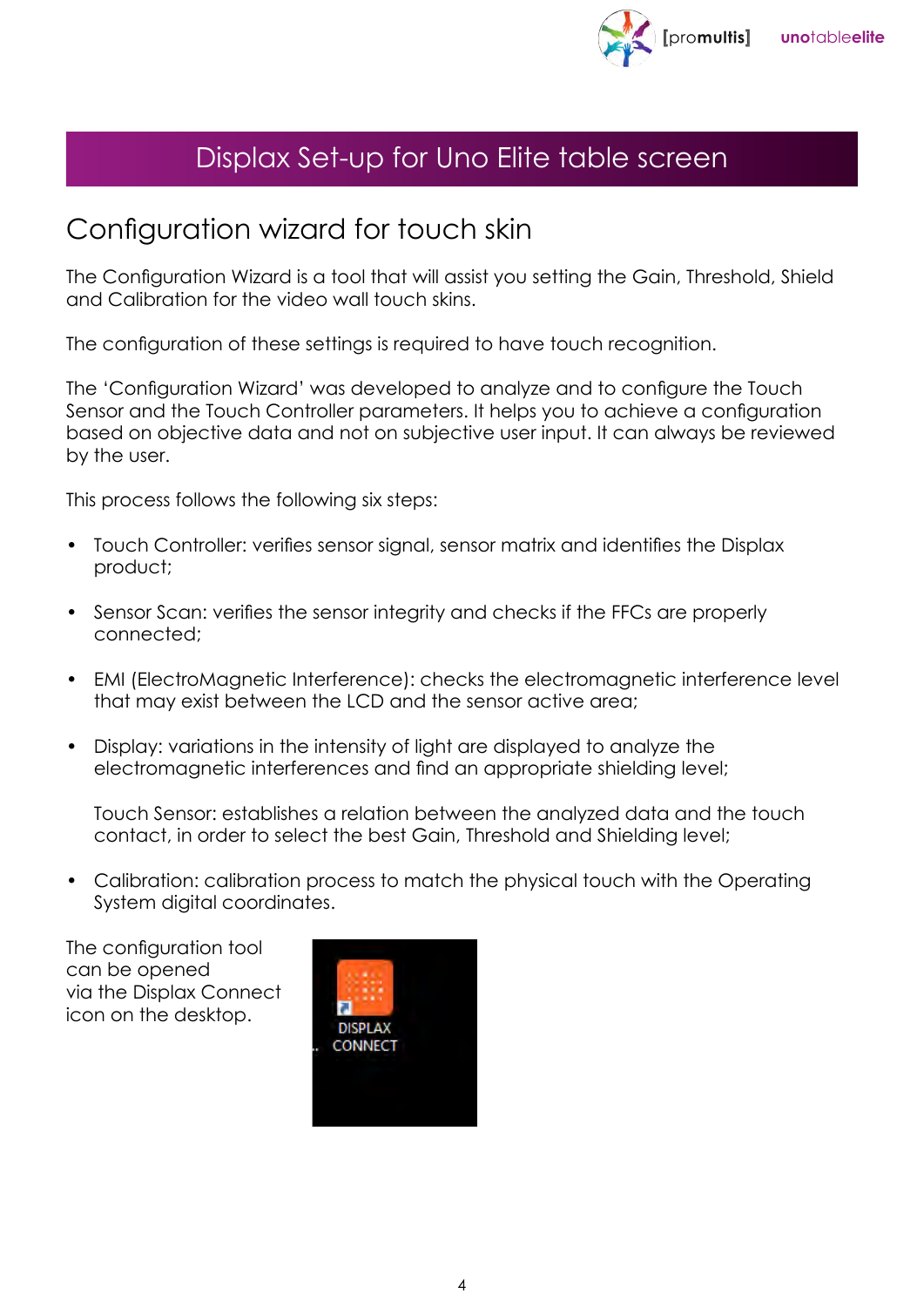

## HOW TO USE 'DISPLAX CONNECT'

The features A to F provide information relative to 'DISPLAX Connect' Control Panel. The remaining letters from G on provide information relative to settings or information stored in the Touch Controller.



- A. Displax Connect: drag floating menu.
- B. Help menu: shortcut keys and help per feature.
- C. Hide and show 'DISPLAX Connect' settings.
- D. DISPLAX Connect version.
- E. Stand by: the touch is temporally disable when opening the control panel. This way, if you want to adjust some setting you will be able to do it. When you close 'DISPLAX Connect' the touch injection will be automatically re-enabled and the STAND-BY status will change to ON. This stand-by status is only active when 'DISPLAX Connect' is open.
- F. Invert background: alternate between a white and a black background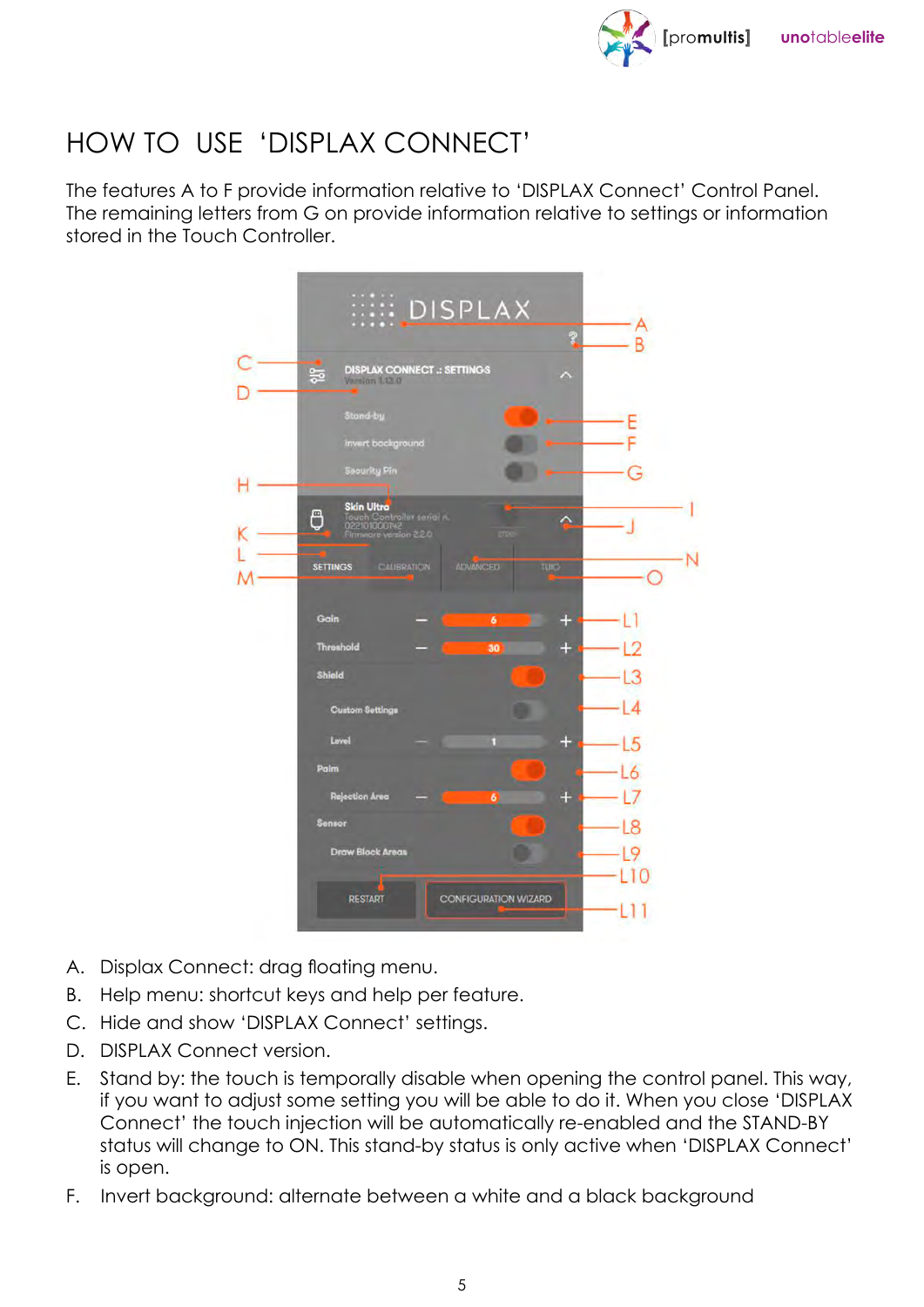

- G. Security Pin: a security pin to protect the configured settings.
- H. Skin Ultra serial number.
- I. Touch Injection Status: touch injection to the Operating System. This has 3 modes: ON: Operating system will receive touch events from Skin Ultra. OFF: Operating system will not receive touch events from Skin Ultra.

STAND-BY: Operating system will temporarily not receive touch events from Skin Ultra. This way, if you want to adjust some setting you will be able to do it. When you close 'DISPLAX Connect' the touch injection will be automatically re-enabled and the STAND-BY status will change to ON. This stand-by status is only active when 'DISPLAX Connect' is open.

- J. Hide/show Touch Controller settings.
- K. Touch Controller firmware version.
- L. Settings tab: 'DISPLAX Connect' configuration settings.
- L1. Gain: adjusts the signal strength injected by the Touch Controller on the Touch Sensor - thicker glasses and bigger Touch Sensors will require a strong signal (higher GAIN values). Gain values range between 0 and 7.
- L2. Threshold: adjusts the threshold level of what is considered a touch. Values vary between 0 and 50 starting on firmware version 1.5.0. (0 to 15 on firmware version equal or previous to 1.4.0).
- L3. Shield: electromagnetic shielding reduces noises that may exist between the Skin Ultra and the LCD.
- L4. Shielding level: adjusts the level of shielding. Ranges between 1 and 6, with 6 being the strongest shielding level. The shielding level should be maintained as low as possible.
- L5. Palm: allows the rejection of areas with dimensions larger than a finger, such as a hand or an arm.
- L6. Rejection area: allows the rejection of touches from a hand, arm or other object placed over the touch sensor.
- L7. Sensor: checks the Touch Sensor electrical conditions on rows and on columns to visualize electromagnetic interferences and permits to enable and disable rows and columns, and to draw block areas.
- L8. Draw block areas: allows disabling the touch on specific Touch Sensor active areas, where you do not want touch being processed.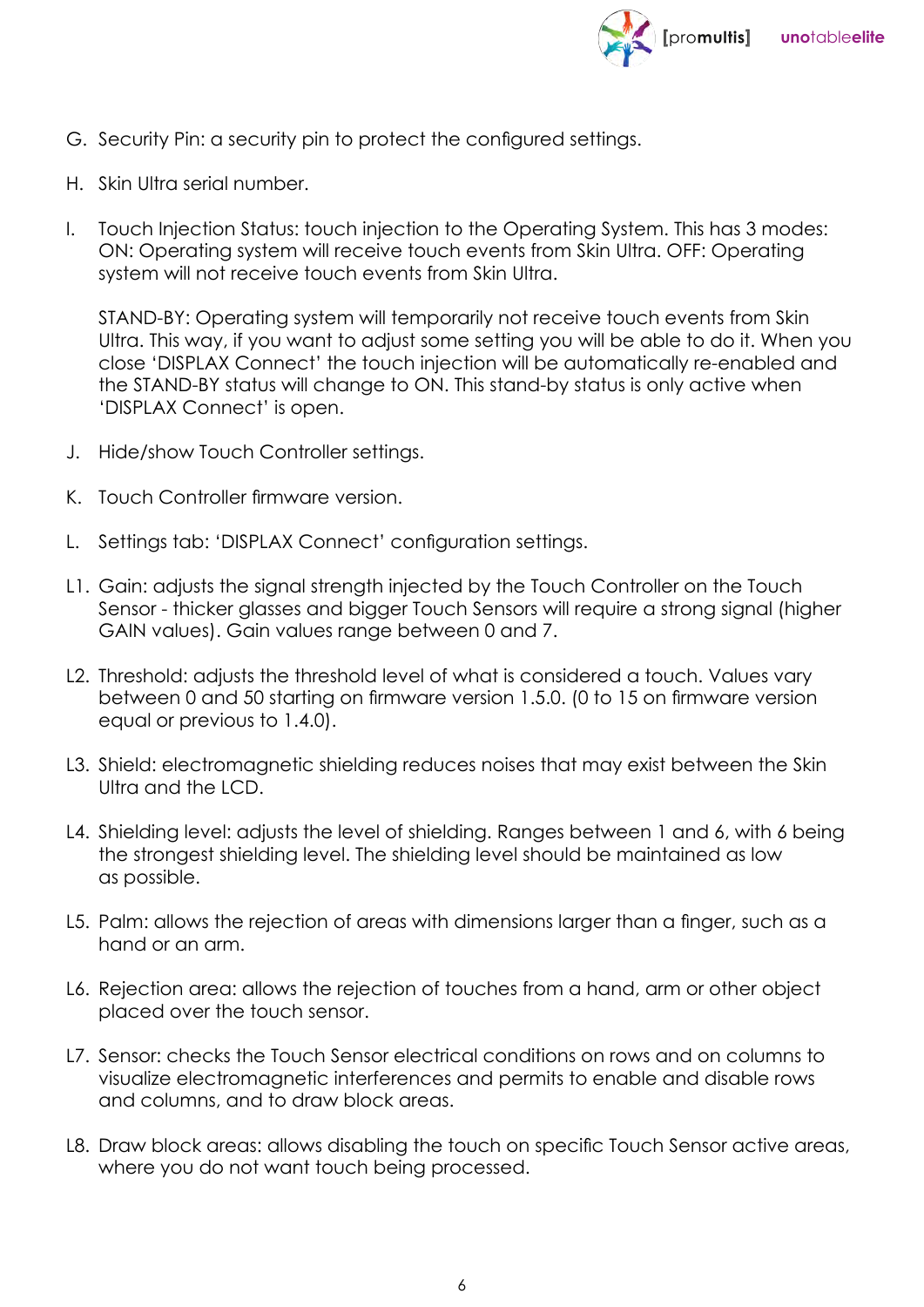

L10. Configuration wizard: this is an assisted process to configure the current setup. This feature is available depending on the version of the Touch Controller and firmware you are using. This feature is explained with more detail in the Configuration Wizard chapter.

| <b>EXAMPLE DISPLAX</b><br>န                                                                   |  |
|-----------------------------------------------------------------------------------------------|--|
| <b>DISPLAX CONNECT .: SETTINGS</b><br>읉<br>Varslon 1, 13.0                                    |  |
| Stand-by                                                                                      |  |
| <b>Invert background</b>                                                                      |  |
| <b>Security Pin</b>                                                                           |  |
| <b>Skin Ultra</b><br>O<br>Touch Controller senal n:<br>022101000142<br>Firmware version 2.2.0 |  |
| <b>ADVANCED</b><br><b>TUO</b><br><b>SETTINGS</b><br><b>CALIBRATION</b>                        |  |
| Screens                                                                                       |  |
| $\overline{2}$<br>颐                                                                           |  |
| <b>Geometric Calibration</b>                                                                  |  |
| CALIBRATE                                                                                     |  |
|                                                                                               |  |
| [ ∝]<br>q<br>16<br>25<br>36                                                                   |  |
|                                                                                               |  |
| <b>TOUCH TEST</b>                                                                             |  |

- M. Calibration tab: calibration process to match the physical touch with the Operating System digital coordinates.
- M1. Screens: select the display where you want to perform the geometric calibration.
- M2. Calibrate: Click the button to start the geometric calibration. M3. + Advanced geometric calibration
- M4. Calibration points: Number of points used to perform the geometric calibration. Please refer to the advanced calibration chapter.
- M5. Drag mode: Calibration of Touch sensor smaller than the LCD. Please refer to the advanced calibration chapter.
- M6. Touch Test: Touch Test app.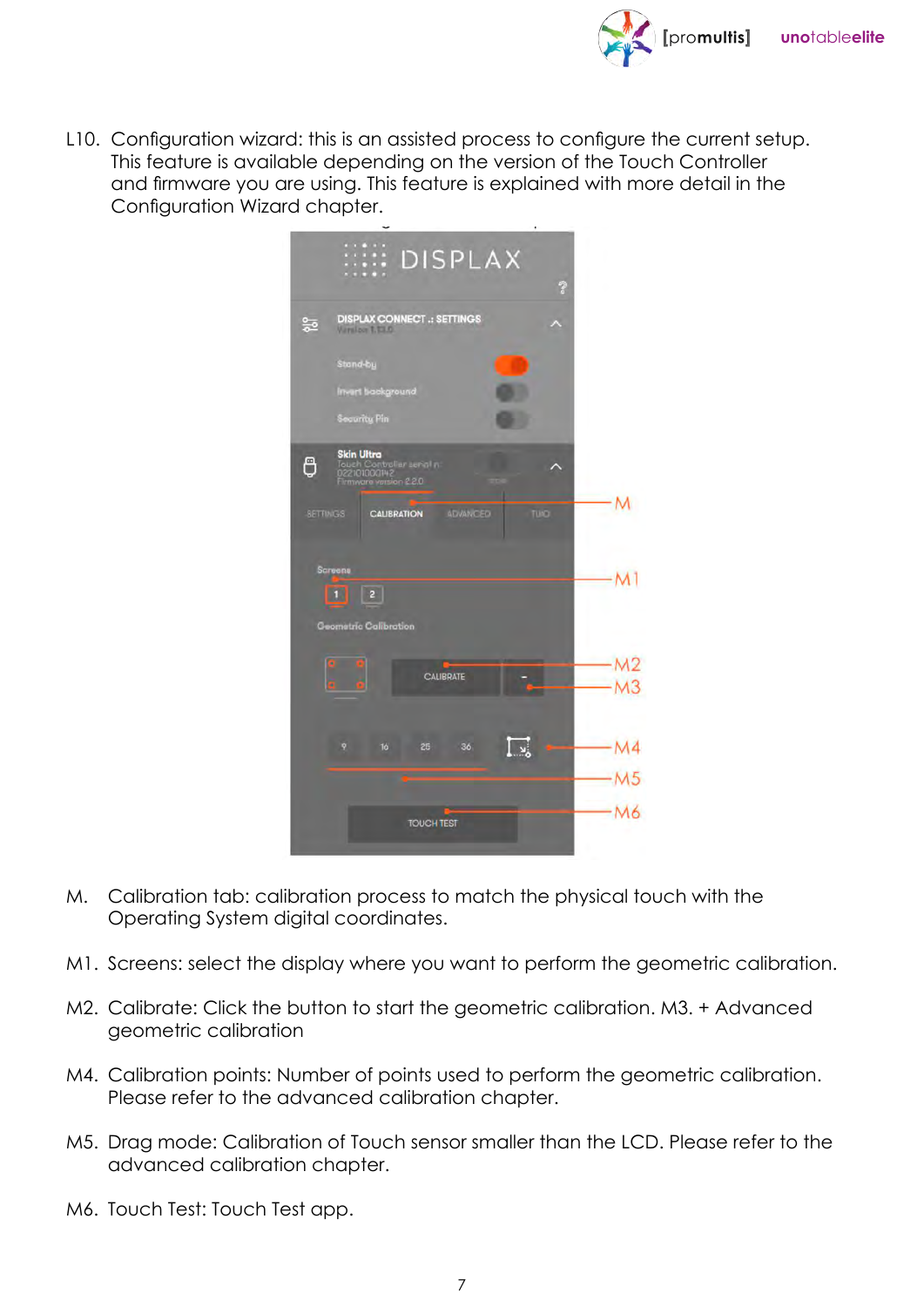

|                      | <b>EXAMPLE DISPLAX</b><br>က္စ                                                                                                     |  |
|----------------------|-----------------------------------------------------------------------------------------------------------------------------------|--|
| 鸮                    | <b>DISPLAX CONNECT .: SETTINGS</b><br>Version 1.13.0                                                                              |  |
|                      | Stand-by<br><b>Invert background</b><br>Security Pin                                                                              |  |
| Ô<br><b>SETTINGS</b> | <b>Skin Ultra</b><br>Touch Cuntrolle senatin<br>022101000142<br>Firmware yersion 2.2.0<br>CAUBRATION<br><b>ADVANCED</b><br>TUICH. |  |
|                      | Optimization<br>٠                                                                                                                 |  |
|                      | <b>Smooth</b><br>Four<br><b>Number Touches</b><br>÷<br>100                                                                        |  |
|                      | <b>Settings File</b><br><b>LOAD</b><br><b>SAVE</b>                                                                                |  |
|                      | <b>LOAD FIRMWARE</b><br><b>FACTORY RESET</b>                                                                                      |  |

- N. Advanced tab: advanced configuration tools.
- N1. Optimization: establishes a reason between Touch speed and Touch precision.
- N2. Number of touches: limits the number of touches reported by the Touch Controller (always between 1 to 100 touches). This feature is available depending on the version of the Touch Controller and firmware you are using.
- N3. Load settings file: allows loading previously saved configuration files. The user has to wait 10 seconds after changing settings, before changing to other settings, in order to correctly save them into the controller.
- N4. Save current settings to file: Allows saving the current settings to be used in other configurations. This feature should be used with equivalent setups, i.e. same LCD, glass thickness and size, sensor size and air gap.
- N5. Load firmware: allows to load a firmware file to the Touch Controller. N6. Factory reset: sets the Touch Controller to its default settings.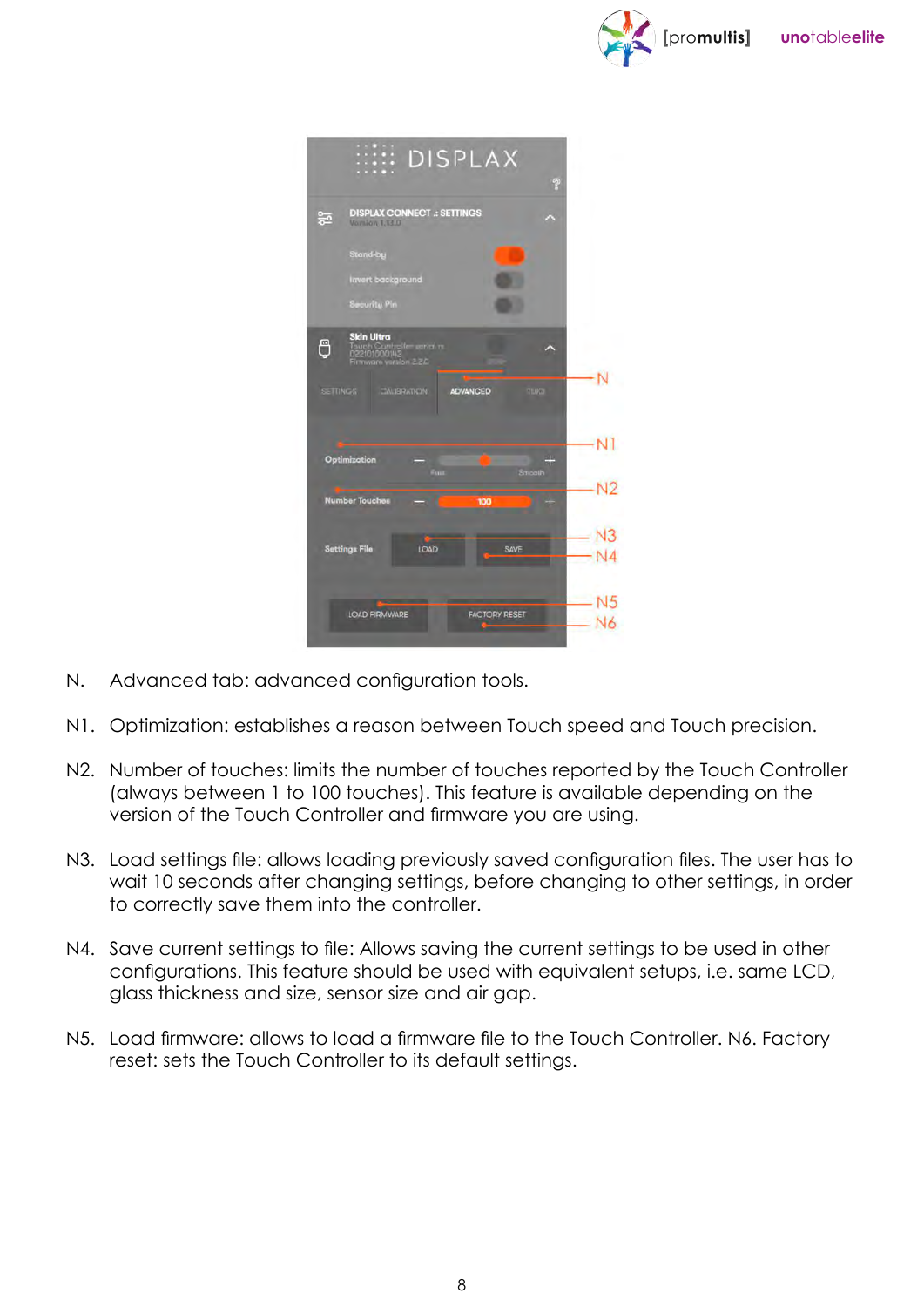



- O. TUIO tab: touches transmission protocol. O1. Client: introduce the client IP.
- O2. Port: introduce the client port number.
- O3. Object recognition: activate or deactivate the object recognition feature.
- O4. Start: starts sending TUIO events from the chosen device to the defined client.
- O5. Stop: stops sending TUIO events from the chosen device to the defined client.



- P. Touch Test: Touch Test app.
- Q. Hide Menu: Hides 'DISPLAX Connect'.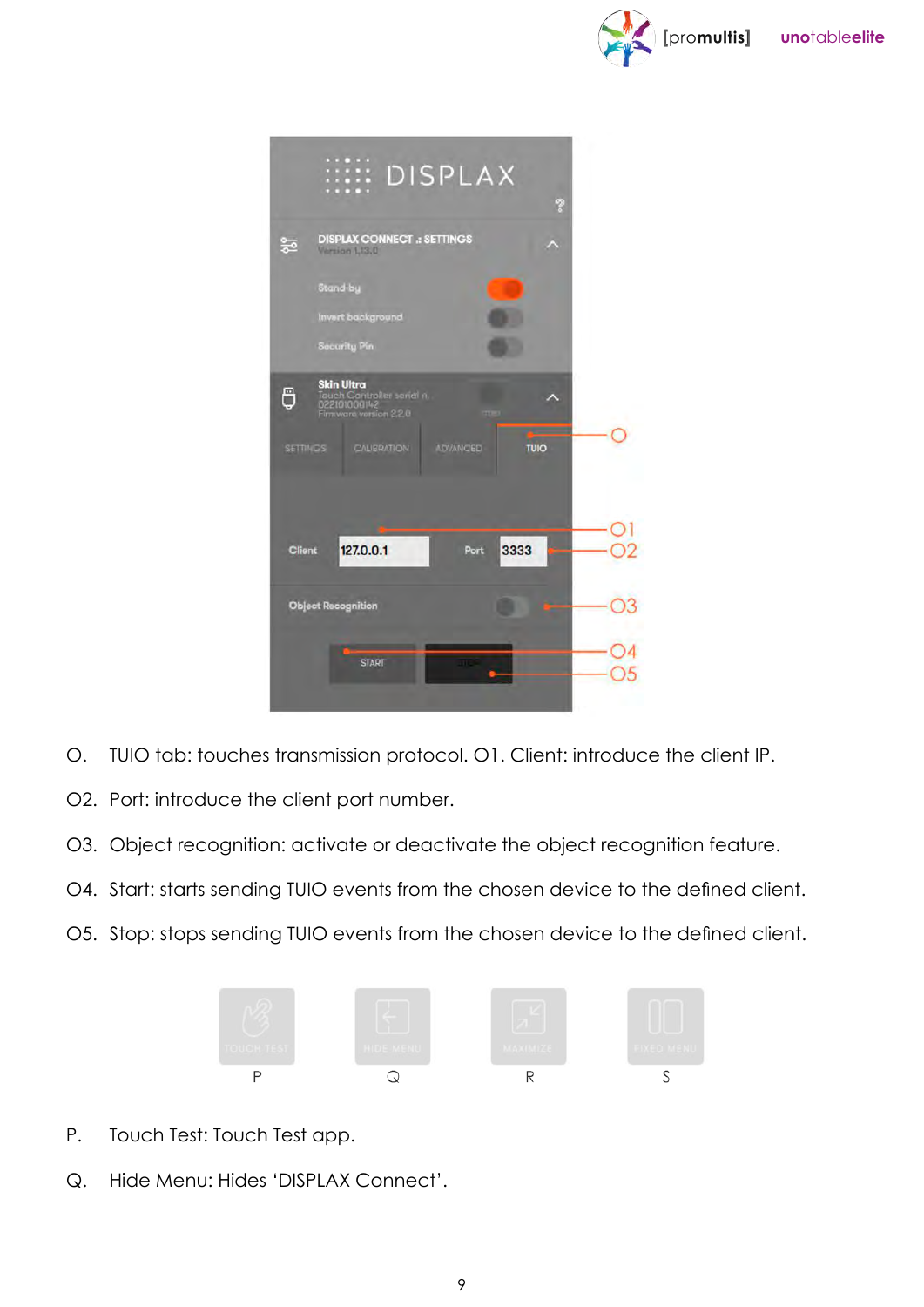

S. Fixed and Float menu: Transition between the fixed and the floating 'DISPLAX Connect' view.



Float view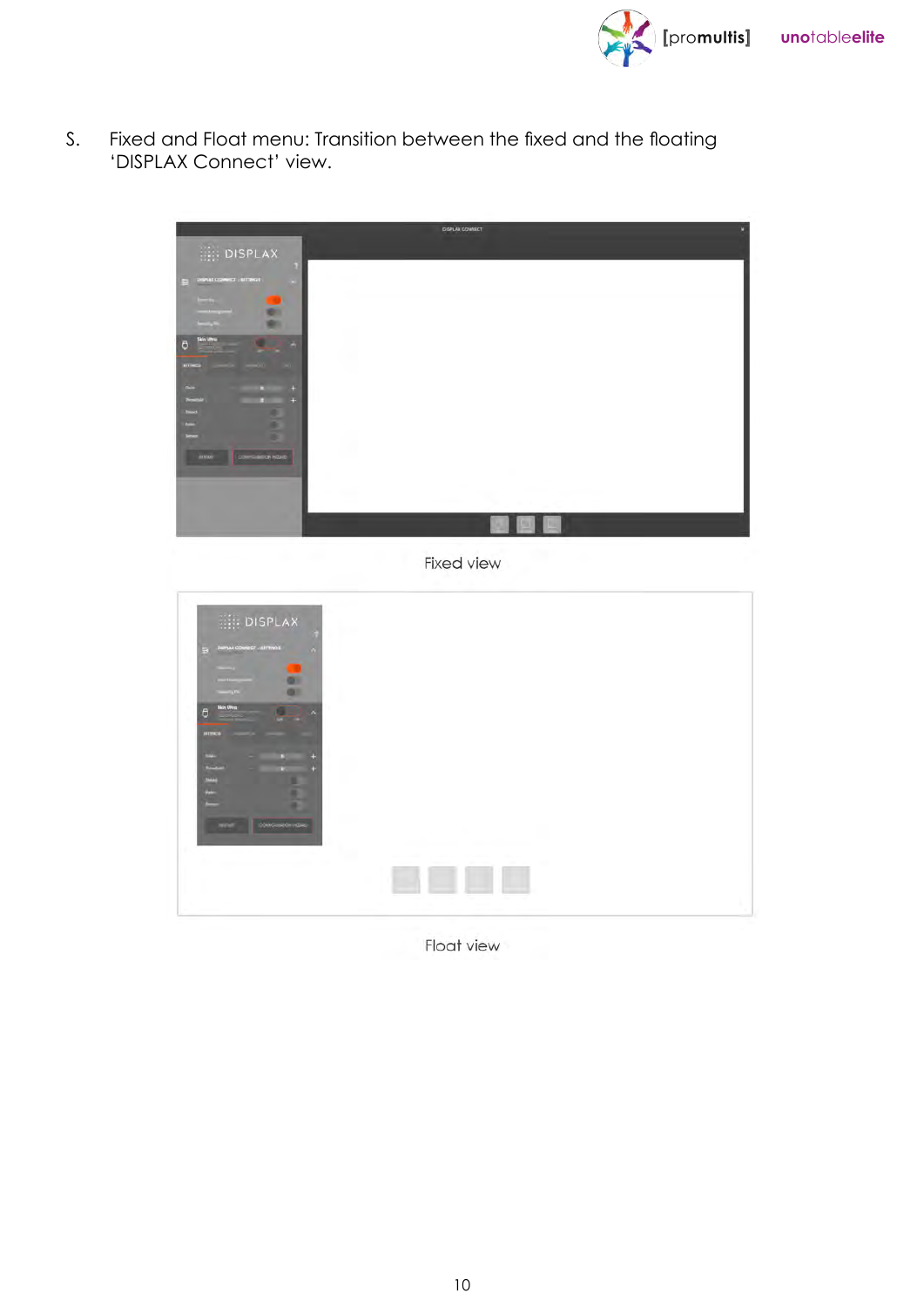

## 1.1 Hardware Warranty Details.

Your Promultis uno elite touch table is made up of several components. The following is the warranty for each device. For service and support, please call Sourcetech on **02392 512799**.

**Promultis Screen**– 3 Year Swap out warranty on site. No de-install / Re-install (Customer is required to unplug and demount a faulty screen and we will swap the screen. Customer is required to re-mount the screen).

**PQ Labs Touch Overlay** – 1 Year Return to Base Warranty hardware warranty. If the overlay comes unstuck from the glass on the videowall, Sourcetech will attend site and re-stick the overlay.

**Control Box** – 1 Year return to base warranty hardware warranty.

**HDMI Switch Boxes** – Located behind the Screens – 1 Year Return to Base Warranty.

**Promultis Server** – 3 Year return to base warranty. Hardware / labour Only. Software is not covered under the standard warranty.

**Uno Table Frame Metalwork** – 3 Year On-Site warranty.

Full warranty details are detailed below.

## Extended Warranty

A 3 Year on-site extended warranty upgrade is available, this will upgrade all equipment to 3 years on-site support, with an engineer visit to de-install and re-install the faulty components. Please call your account manager for details.

Please note that any warranty services or questions must be accompanied by the order number from the transaction through which the warranted product was purchased. The order number serves as your warranty number and must be retained. SOURCETECH will offer no warranty service without this number.

SOURCETECH warrants this product and its parts against defects in materials or workmanship (as described in 1.1 above) from the original ship date. During this period, SOURCETECH will repair or replace defective parts with new or reconditioned parts at SOURCETECH's option, without charge to you.

All original parts (parts installed by SOURCETECH at the original system build) replaced by SOURCETECH or its authorised service centre, become the property of SOURCETECH. Any after-market additions or modifications will not be warranted. The system owner is responsible for the payment, at current rates, for any service or repair outside the scope of this warranty.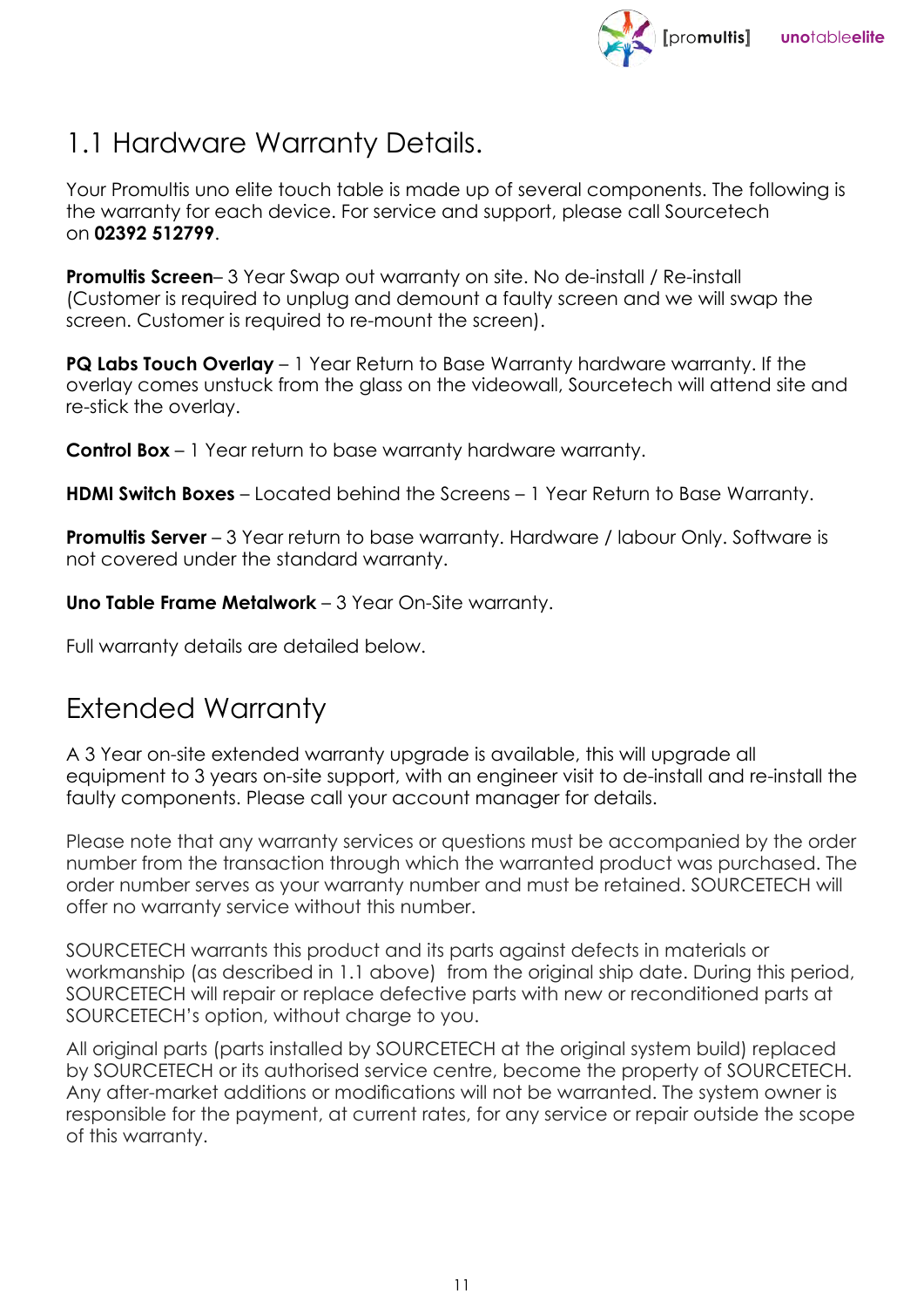

SOURCETECH makes no other warranty, either express or implied, including but not limited to implied warranties of merchantability, fitness for a particular purpose, or conformity to any representation or description, with respect to this product other than as set forth below.

SOURCETECH makes no warranty or representation, either express or implied, with respect to any other manufacturer's product or documentation, its quality, performance, merchantability, fitness for a particular purpose, or conformity to any representation or description.

Except as provided below, SOURCETECH is not liable for any loss, cost, expense, inconvenience or damage that may result from use or inability to use the system. Under no circumstances shall SOURCETECH be liable for any loss, cost, expense, inconvenience or damage exceeding the purchase price of the product.

The warranty and remedies set forth below are exclusive and in lieu of all others, oral or written, expressed or implied. No reseller, agent or employee is authorized to make any modification, extension or addition to this warranty.

## Warranty Conditions

The above Warranty is subject to the following conditions:

- 1. This warranty extends only to products distributed and/or sold by SOURCETECH. It is effective only if the products are purchased and operated in the European Union
- 2. This warranty covers only normal use of the product. SOURCETECH shall not be liable under this warranty if any damage or defect results from (i) misuse, abuse, neglect, improper shipping or installation; (ii) disasters such as fire, flood, lightning or improper electric current; or (iii) service or alteration by anyone other than an authorised SOURCETECH representative; (iv) damages incurred through irresponsible use, including non-recommended practices.
- 3. You must retain your proof of purchase to receive warranty service.
- 4. No warranty extension will be granted for any replacement part(s) furnished to the purchaser in fulfilment of this warranty.
- 5. SOURCETECH and its Authorised Service Centre accepts no responsibility for any software programs, data or information stored on any media or any parts of any products returned for repair to SOURCETECH.
- 6. All pre-installed software programs are licensed to customers under non-SOURCETECH software vendor's term and conditions provided with the packages.
- 7. This warranty does not cover any third party software or hardware related problems.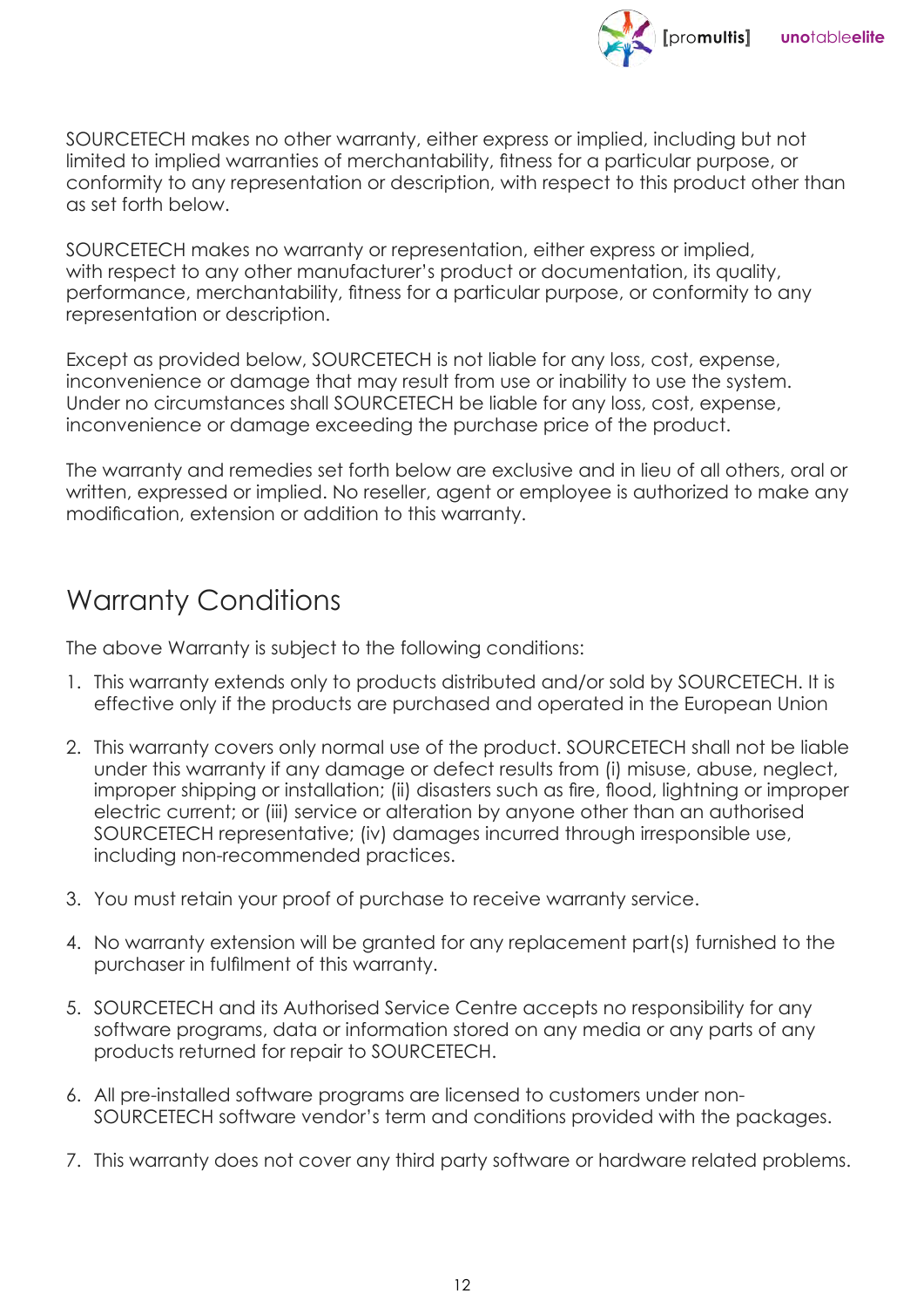

8. SOURCETECH makes no warranty either expressed or implied regarding third-party software or hardware.

To return a defective product, please contact our Customer Service Department for a Return Merchandise Authorization (RMA) number and follow the Return of Products Instructions below. The RMA is valid for 10 days from date of issuance. Returns will not be accepted without an RMA. Manufacturer restrictions do apply.

#### Procedures for Obtaining Warranty Service

RMA (Returning Merchandise Authorisation) Policy:

If repairs are required, the customer must obtain a RMA number and provide proof of purchase. RMA and services are rendered by SOURCETECH only. Any shipping costs after 30 days (starting from the original date of purchase) on any item returned for repair is the customers' responsibility. All returned parts must have a RMA number written clearly on the outside of the package along with a letter detailing the problems and a copy of the original proof of purchase. No COD packages will be accepted. No package will be accepted without a RMA number written on the outside of the package. RMA numbers are only valid for 30 days from the date of issue.

Should you have any problems with your computer, please follow these procedures to obtain the service:

1. If you have purchased our on-site warranty, please find your warranty# (the order number from the transaction through which the warranted product was originally purchased) and contact SOURCETECH Customer Service at 02392 512 799.

2. If the item must be repaired, a RMA number (Return Merchandise Authorization Number) will be issued for shipment to our repair department. Please follow the instructions given by SOURCETECH technical support staff to ship your computer. SOURCETECH will not accept any shipments without a RMA number.

3. Pack the computer in its original box or a well-protected box, as outlined in the Return Shipping Instructions. SOURCETECH will not be responsible for shipping damage/ loss of any product outside the original 30-day SOURCETECH-paid service period. It is very important that you write the RMA number clearly on the outside of the package. Ship the computer with a copy of your bill of sale or other proof of purchase, your name, address, phone number, description of the problem(s), and the RMA number you have obtained to:

SOURCETECH

 $RMA#$ 

ADDRESS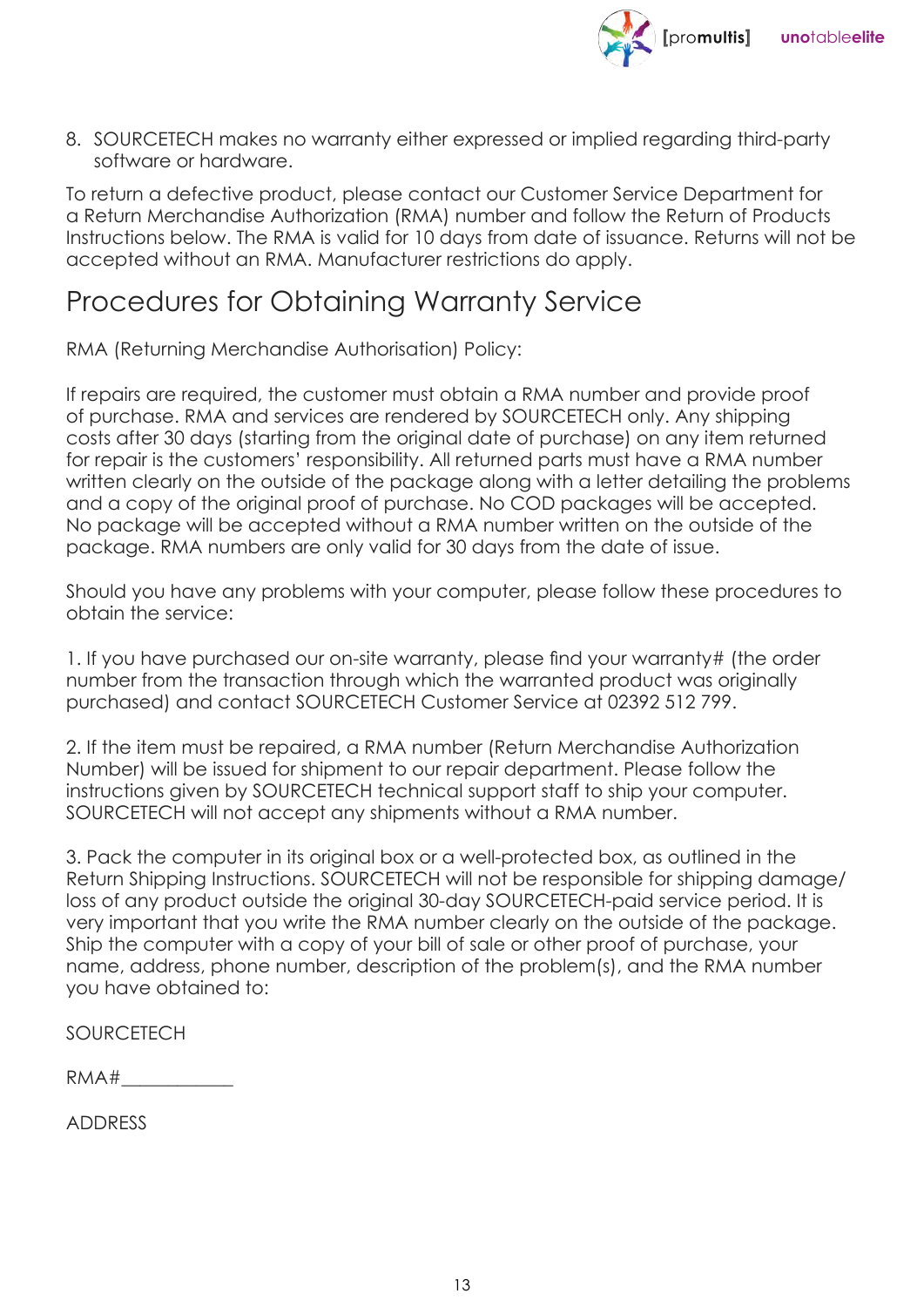

4. Upon receiving the item, SOURCETECH will repair or replace your item (at SOURCETECH's discretion) and will ship it back to you

5. Cross-exchange (Parts only): You will need to provide a valid credit card number as a deposit guarantee when the RMA number is issued. Once approval has been obtained on your credit card, the part(s) will be shipped. You will need to ship defective part(s) back to SOURCETECH within 15 days to avoid charges to your credit card. If such charges are incurred, the shipped part(s) will be billed at the then current price.

6. SOURCETECH will pay for shipping to and from the customer only within the first thirty days following the original product ship date. Following this 30-day period all shipping fees both for under warranty and post warranty repairs are the sole responsibility of the customer. The customer also assumes full liability for losses or damages resulting from shipping as well as all responsibility to pursue remuneration for such issues with their selected carrier.

#### **After Three-Year Warranty – Post Warranty Repair**

For post warranty repair, the procedure is the same as outlined above for RMA and shipping. However, you are responsible for shipping charges both ways, current labour and the current price of part(s) used in repair.

#### WARRANTY FXCLUSIONS

SOURCETECH does not offer technical support for any software including installed OS or other programs. Technical support should be pursued through channels offered by the software's individual tech support.

SOURCETECH accepts no liability for problems caused by after-market software or hardware modifications or additions. SOURCETECH is not responsible for giving any technical support concerning the installation or integration of any software or component the customer did not pay SOURCETECH to install. SOURCETECH is not responsible for loss of data or time, even with hardware failure. Customers are responsible for backing up any data for their own protection. SOURCETECH is not responsible for any loss of work ("down time") caused by a product requiring service. This warranty is null and void if the defect or malfunction was due to damage resulting from operation not within manufacturer specifications. It will also be null and void if there are indications of misuse and/or abuse. SOURCETECH has the option of voiding the warranty if anyone other than an SOURCETECH technician attempts to service the product.

SOURCETECH will not warrant any problems arising from an act of God (lighting, flooding, tornado, etc.), electrical spikes or surges, or problems arising out of hardware, software, or additional devices added to complement any system/component bought at SOURCETECH. Under no circumstances will SOURCETECH be responsible for any refund or remuneration exceeding the original purchase price of the product less any shipping fees. SOURCETECH will not be held responsible for typographical errors on sales receipts, repair tickets, or on our website. SOURCETECH makes every effort to make sure all information on our website is correct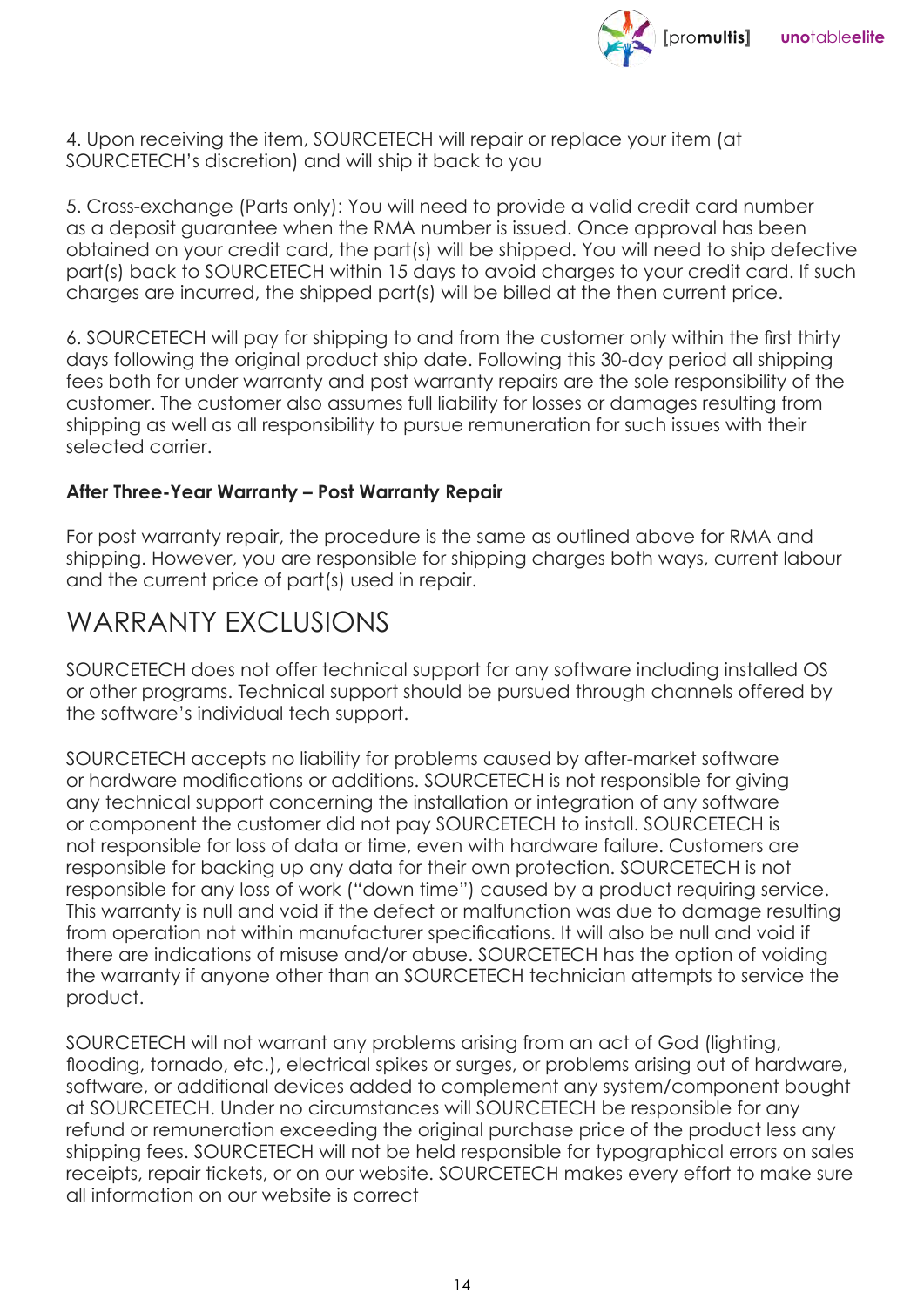

## Phidgets RFID Reader

#### **Introduction**

RFID (radio frequency identification) systems use data strings stored inside RFID tags (or transponders) to uniquely identify people or objects when they are scanned by an RFID reader. These types of systems are found in many applications such as passport protection, animal identification, inventory control systems, and secure access control systems.



#### **Principles of operation**

RFID works on the same principle as a transformer. When the reader is powered up, it gives power to a large coil. The coil creates an external magnetic field which can then be paired with a coil inside a nearby tag. This delivers a small amount of power wirelessly to the tag. With that power, the tag is able to access a small internal memory bank and transmit a key string back to the reader via modulation on the wireless signal.

#### **RFID Protocols**

In order for an RFID reader like the 1024 - Phidget RFID Read/Write to communicate with an RFID tag, they must share a common protocol. This protocol acts as a set of rules for the way data is transmitted wirelessly between the reader and tag. It's common for people to assume that an RFID tag and reader need only share the same operating frequency to be compatible, but they also need to use the same communication protocol. Check the user guide for your device to determine which protocols it supports.

#### **Common RFID protocols:**

EM4100 Series ISO11784/ISO11785 (FDX-B) ISO18000-2 ISO10536 ISO14443 ISO18000-3 ISO18000-6 EPC class 0 EPC class 1 EPC GEN II ISO18000-4 Intellitag μ-chip

Communication and Effectiveness RFID tags come in two main varieties: passive and active. Active tags have their own power supply which they use to power an antenna to broadcast data. Passive tags derive the power they require to operate directly from the RF output of the RFID reader, and no other power supply is necessary. This makes passive tags cheaper to produce and much more suitable for common applications whereas active tags are used in situations where very large read distance is desirable(train cars for example are one of the few places active tags are used).